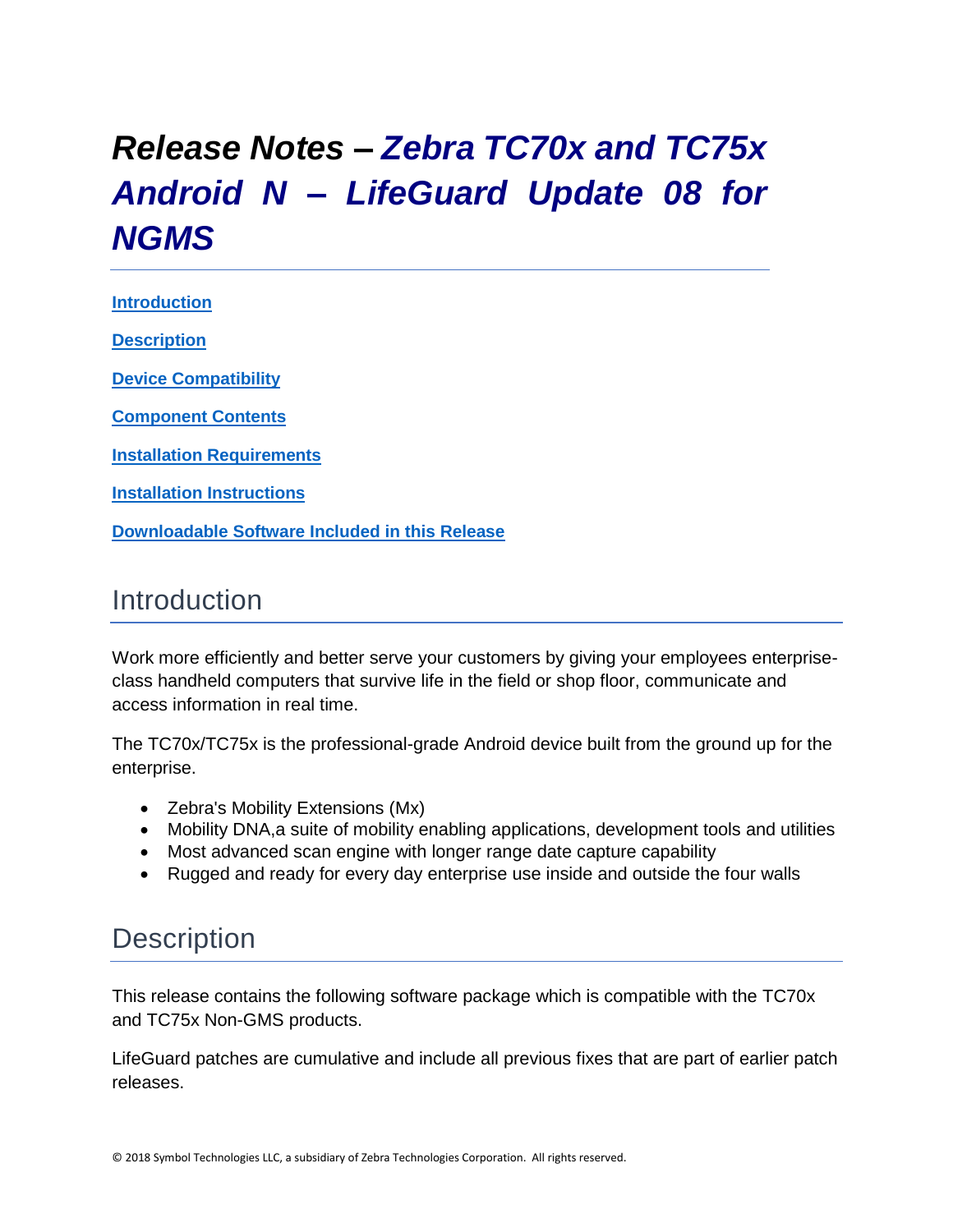### **1. CFE v8 Updates:**

 $\div$  CFE ATLAS P08 NN 01-01.49.zip (NGMS)

### 1. **Android Security Patch Level:** June 1, 2018

Use the link below to see the Android Security bulletin for more information: <https://source.android.com/security/bulletin/>

- 2. Resolved an issue wherein KeyProgrammer fails to open via Device settings.
- 3. Build Number format has been updated.

#### **2. CFE v7 Updates:**

- ❖ CFE\_ATLAS\_P07\_NN\_01-01.49.zip (NGMS)
- 1. **Android Security Patch Level:** May 1, 2018 Use the link below to see the Android Security bulletin for more information: <https://source.android.com/security/bulletin/>
- 2. Fix for Zebra setup wizard popup after OS upgrade.
- 3. **Updated below components:**
	- o MX: 8.0.0.10
	- o StageNow client: 3.1.0.1037
	- o DataWedge: 6.8.50
	- o Enterprise Keyboard: 1.8.0.8
	- o EMDK: 6.9.16.1216
- 4. Build ID format has been updated.
- 5. Included Zebra Software License Manager v3.0.1.
- 6. Included support for IrDA in TC75x (TC75EK US SKUs).
- 7. SPR34179 Resolved an issue wherein device connects slowly to an AP.
- 8. SPR34175 Resolved an issue wherein device does not show preview information in Messaging App when language toggles from right-to-left.
- 9. SPR34259 Added support to use USBMgr CSP to limit the standard 4 options on device to only allow UsbExternalStorageUsage.
- 10. SPR34307 Resolved an issue wherein the device was unable to be staged via StageNow.
- 11. SPR34083/34014/32519 Resolved an issue wherein disabling WWAN radio via Airwatch using StageNow XML fails.
- 12. SPR33977 Resolved an issue wherein set time zone issue observed with StageNow.
- 13. SPR34213/31491 Resolved an issue wherein the device was unable to stage via StageNow.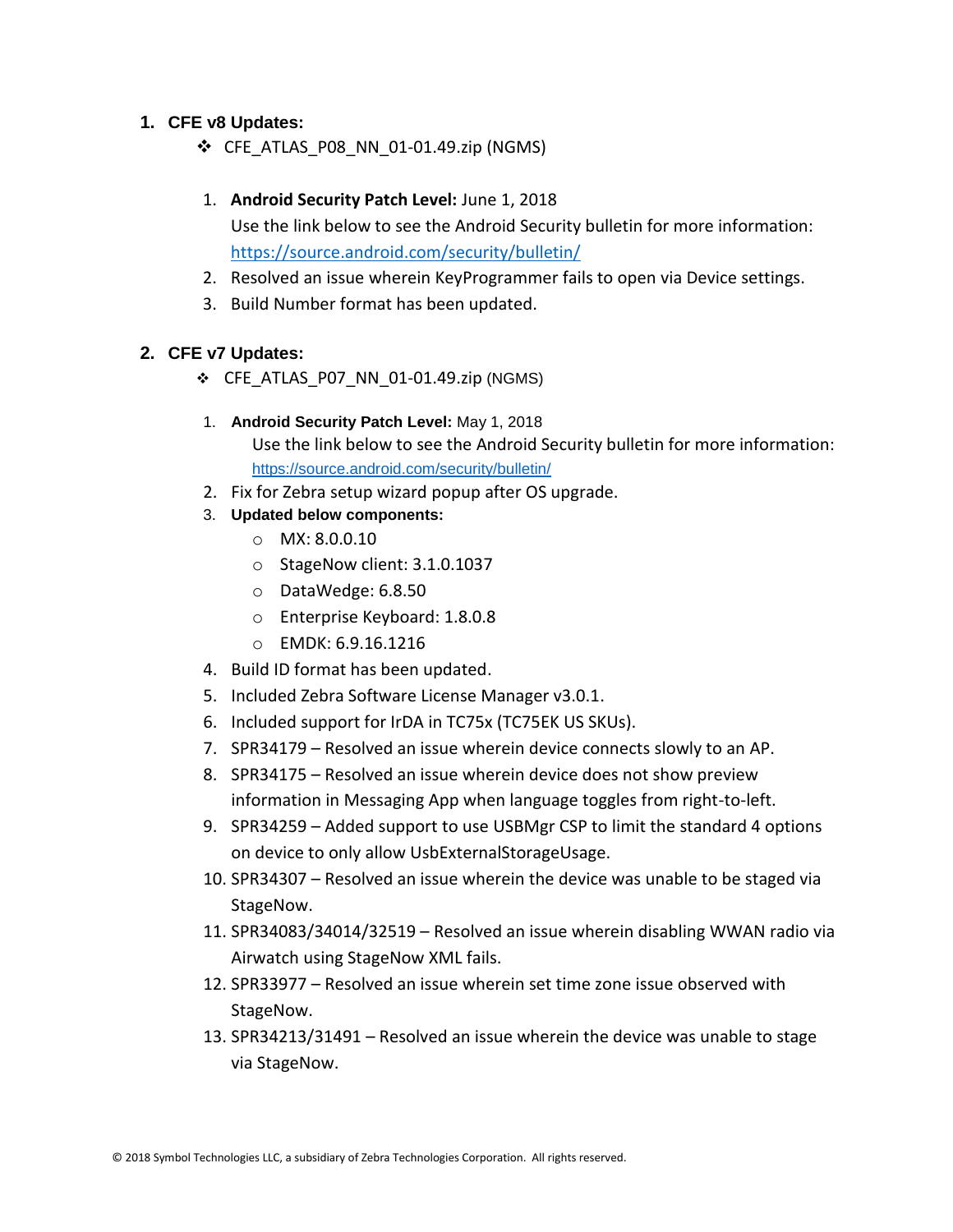- 14. SPR34420 Resolved an issue wherein floating scan bubble issue observed with Enterprise Keyboard.
- 15. SPR33755 Resolved an issue wherein the Whitelisted apps were unable to submit XML to MX.
- 16. SPR33207 Resolved an issue wherein the Device Diagnostic tool had an issue with reading the Battery Cycles in the application for PP+ batteries.
- 17. SPR33671 Resolved an issue wherein user was unable to create WIFI profile with username as backslash followed by number.
- 18. SPR33862 Resolved an issue wherein the Screen Time off settings using Display manager CSP was not working.
- 19. SPR34145 Resolved an issue wherein indexing of the WEP key was not handled correctly.
- 20. SPR33973 Resolved an issue wherein erroneously loading default profile by providing feature to ignore disabled profiles in DataWedge.
- 21. SPR33848 Added support to included category field in intent profile in StageNow.
- 22. SPR34189 Resolved an issue wherein low ram and oom limit adjustments to provide more free memory.
- 23. SPR33876 Resolved an issue wherein Display Timeout was unable set via StageNow.
- 24. SPR33607 Resolved an issue where few fresh devices were unable to stage after unbox the device.
- 25. SPR33538 Resolved an issue wherein the Scanner beam stuck off and No LED beam while pressing scanner button.
- 26. SPR33981 Resolved an issue Czech Republic Regulatory Country could not be set using Wifi config profile.
- 27. Added Enterprise Browser package (com.symbol.enterprisebrowser) to white listed apps.
- 28. Resolved an issue wherein Settings App crashes while performing "Network Settings Reset".
- 29. Resolved an issue wherein Bluetooth tethering was not working.
- 30. Added support for RS507x.
- 31. Fixed Bluetooth scanner firmware update failure.
- 32. Fixed "SignalOccurrenceOfThreat" parm is not added in threatStep.

#### **3. CFE v4 Updates:**

❖ CFE-TC5X\_TC7Xx-01-01-49-NN-00-A-04.zip (NGMS)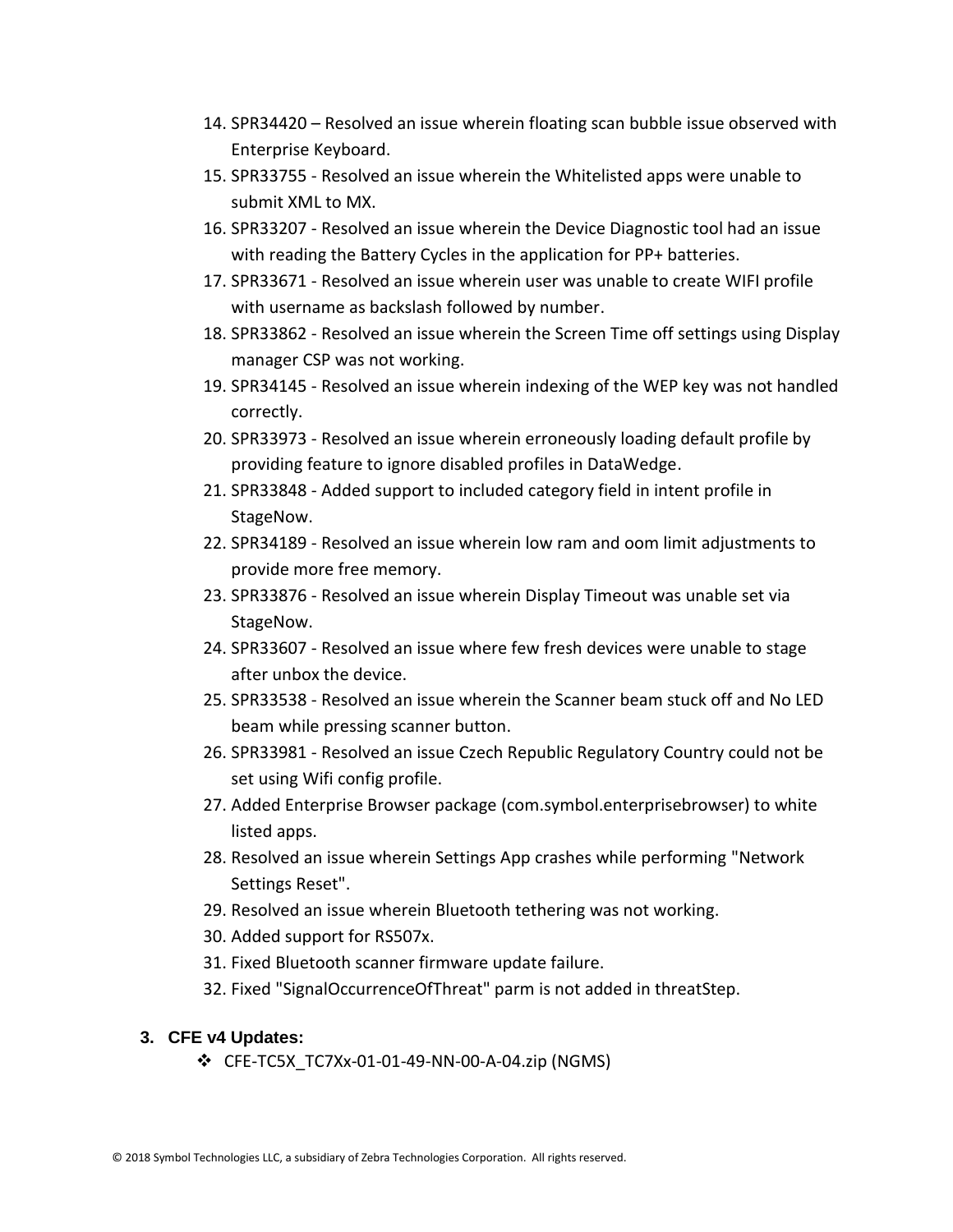### 1. **Android Security Patch Level:** March 5, 2018

Use the link below to see the Android Security bulletin for more information: <https://source.android.com/security/bulletin/>

### 2. **Updated below components:**

- o Datawedge: 6.7.34
- o StageNow: 2.10.1.1386
- o EMDK: 6.8.20.1120
- o MX: 7.2.0.6
- o File browser: 1.19.1.2
- 3. Added support for FIPS.
- 4. SPR33311 Resolved an issue wherein RS507 is unable to connect via Bluetooth using Voxware voice application.
- 5. SPR33302 Resolved an issue wherein disabling the oval capacitive key via StageNow fails.
- 6. SPR34267 Resolved an issue wherein USB debugging failed to get enabled via StageNow.
- 7. SPR33639 Resolved an issue wherein device stops emitting scan beam after waking up from suspend state.
- 8. SPR33799 Resolved an issue wherein DataWedge was sending char 10 instead of char 13.

### **4. CFE v3 Updates:**

- ❖ CFE-TC5X\_TC7Xx-01-01-49-NN-00-A-03.zip (NGMS)
- 1. Spectre and Meltdown (CVE-2017-5753, 5715, 5754) remediation provided by updates to timer access for CVE-2017-13218.

# <span id="page-3-0"></span>Device Compatibility

This software release has been approved for use with the following Zebra devices. All devices listed below are on Android M or N when they leave the factory.

| Device                   | <b>Operating System</b> |  |
|--------------------------|-------------------------|--|
| TC75FK-22B22AD-A6        | Android M &N            |  |
| TC75FK-22B24AD-A6        | Android M &N            |  |
| <b>TC75FK-22B22AD-IA</b> | Android M &N            |  |
| TC75FK-22B22AD-ID        | Android M &N            |  |
| TC75FK-22B22AD-TN        | Android M &N            |  |
| TC75FK-22F22AD-A6        | Android M &N            |  |
| TC75FK-22B22AD-TW        | Android M &N            |  |
| TC75GK-22B22AD-A6        | Android M &N            |  |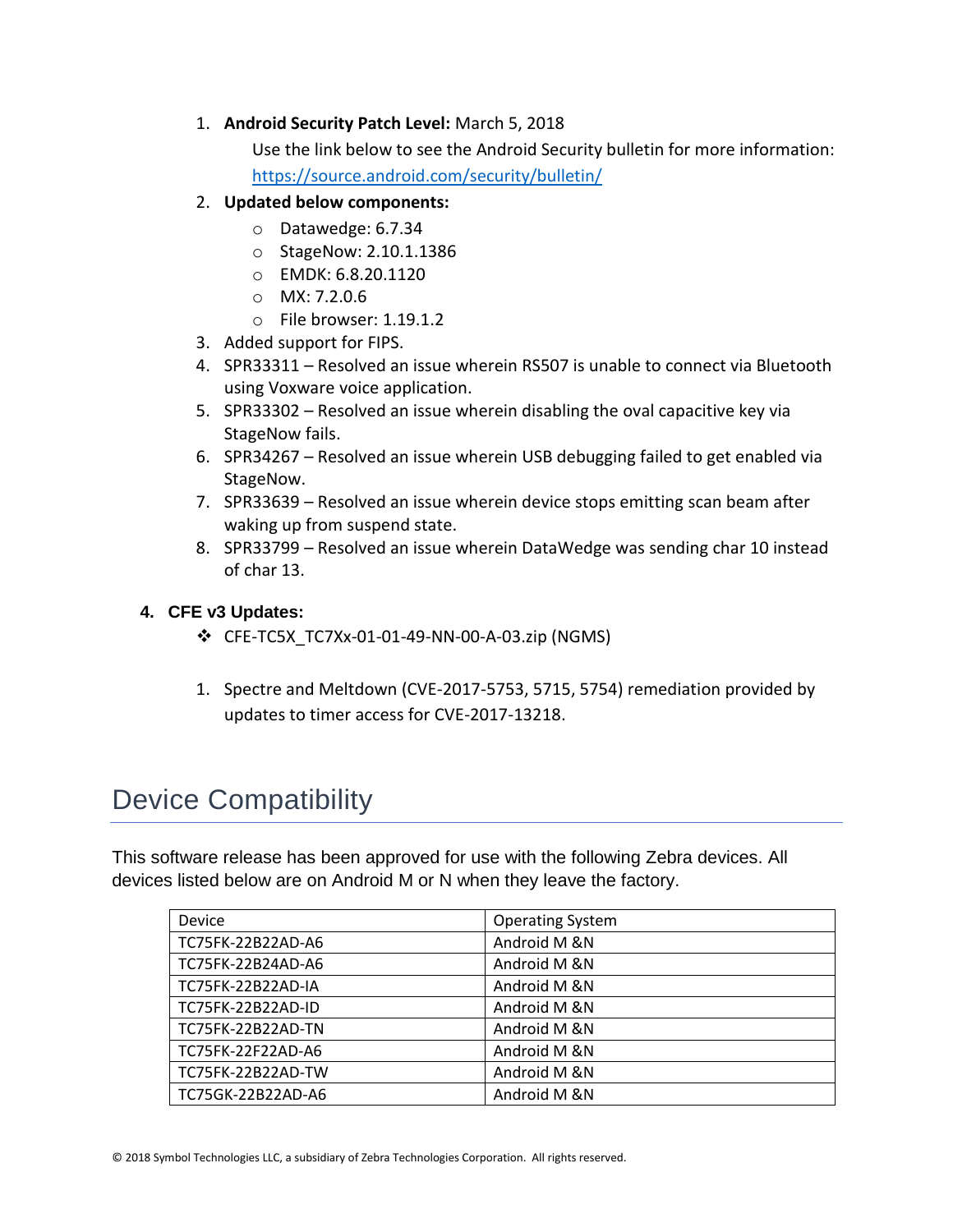| TC75GK-22B24AD-A6 | Android M &N |
|-------------------|--------------|
| TC75GK-22F22AD-A6 | Android M &N |
| TC75FK-22B22AD-BR | Android M &N |
| TC700K-02B22B0-A6 | Android M &N |
| TC700K-02B24B0-A6 | Android M &N |
| TC700K-02B22B0-US | Android M &N |
| TC700K-02B24B0-US | Android M &N |
| TC700K-02B22B0-IA | Android M &N |

### Supported FIPS SKUs

| Device            | <b>Operating System</b> |
|-------------------|-------------------------|
| TC700K-02B24B0-FT | Android N               |
| TC75EK-22B24AB-FT | Android N               |

# <span id="page-4-0"></span>Component Contents

| <b>Component / Description</b> | <b>Version</b>         |
|--------------------------------|------------------------|
| <b>Product Build Number</b>    | 01-01-49-NN-00-U08-STD |
| <b>Android Version</b>         | 7.1.2                  |
| Linux Kernel                   | 3.10.84                |
| <b>Android SDK Level</b>       | 25                     |
| Platform                       | QC8956                 |
| <b>Bluetooth Stack</b>         | 1.1                    |
| <b>Flash Size</b>              | 16GB/32GB              |
| <b>RAM Size</b>                | 2GB/4GB                |
| <b>Security Patch Level</b>    | June 1,2018            |

# <span id="page-4-1"></span>Installation Requirements

Install baseline 01-01-49-NN-00-A (NGMS) build.

### <span id="page-4-2"></span>Installation Instructions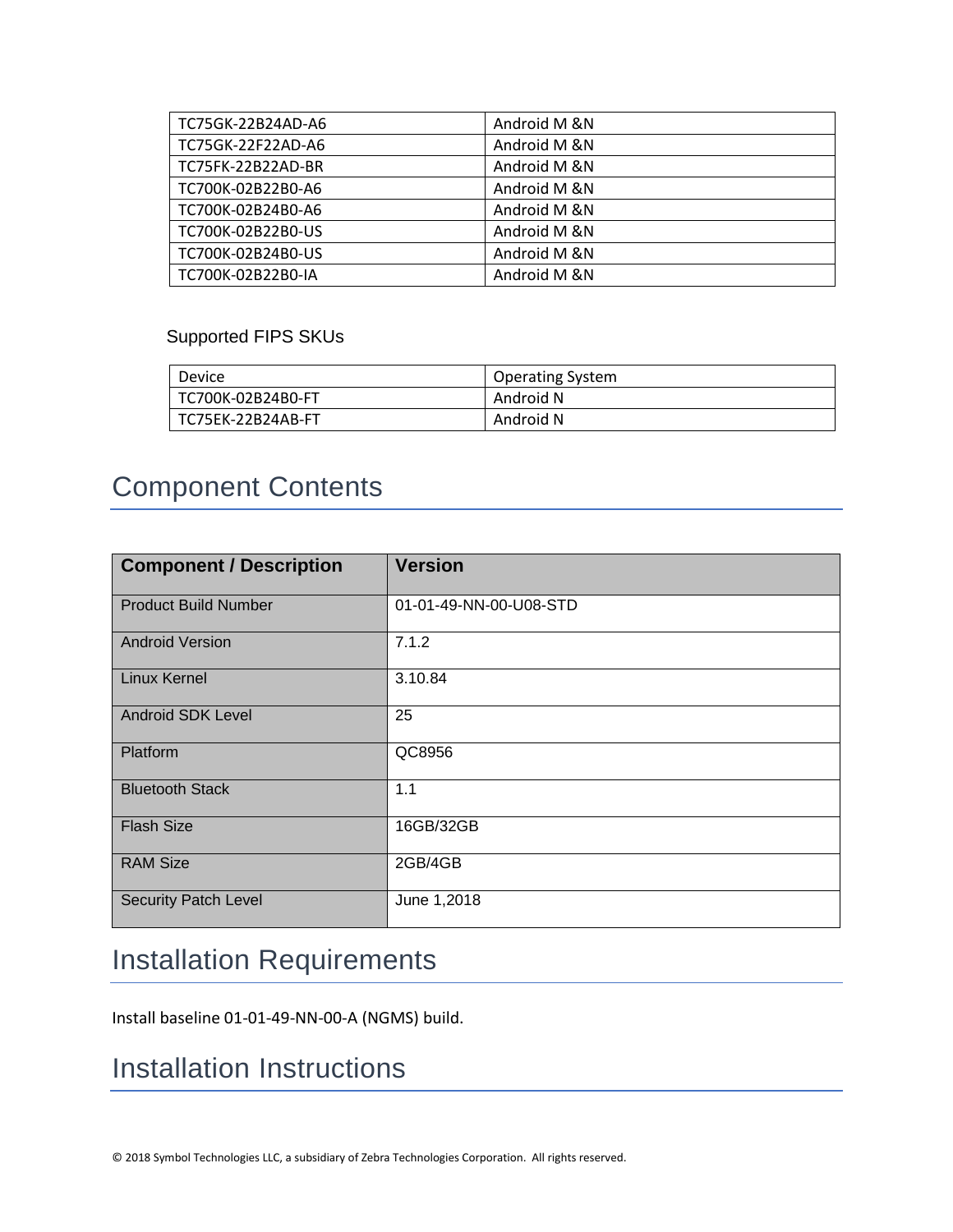### Using ADB Sideload

*The installation instructions assume you have ADB installed on your PC (the adb drivers and such) and your TC70x/TC75x has Developer options enabled and USB debugging ON: Instructions on HOW TO enable ADB is also captured in user guide.*

- 1. Plug the TC70x/TC75x into the USB & Charging Cable and then the Cable to the PC. If you have a Cradle with USB connectivity, connect it now.
- 2. You may need to pull down the top menu and if you see "USB for charging", touch it and then change it to "File transfers".
- 3. Open Command Prompt, run *"adb devices"* and check if you can see the device's serial number… If yes, proceed… if not, you will need to get the PC set up with the proper drivers or install an External SD Card.
- 4. You may also get a pop up on your PC (Win 7) that you will be connected as a Portable MediaPlayer… this can be ignored.

#### ❖ **Download Image**

- a. **CFE\_ATLAS\_P08\_NN\_01-01.49.zip** listed above in content section
- b. Reset files (Optional)
- 5. Entering Recovery Mode
	- a. Choice 1: In Command Prompt, type *"adb reboot recovery" and click enter*.
	- b. Choice 2:
		- Reset and hold PTT key
		- When Zebra Technologies logo appears on the screen Release the PTT Key
- 6. Your TC70x/TC75x will reboot and put you on the Android Recovery screen.
- 7. if applying update via sideload Method
	- a. Use the Volume + and to highlight, *"Apply update from ADB"* and press the Power Key to select it
- 8. With your Command Prompt open in the Host machine, type "adb sideload" command and add a space and then drag and drop the CFE on to it and click enter.
	- a. Your PC screen will show files being installed and a little blue horizontal progress bar on your device will show status... and after about  $6<sup>th</sup>$  minutes (could be 10+ minutes if installing GMS) it should be done and you should be back at the Android Recovery screen.
	- b. Repeat above steps for all mandatory packages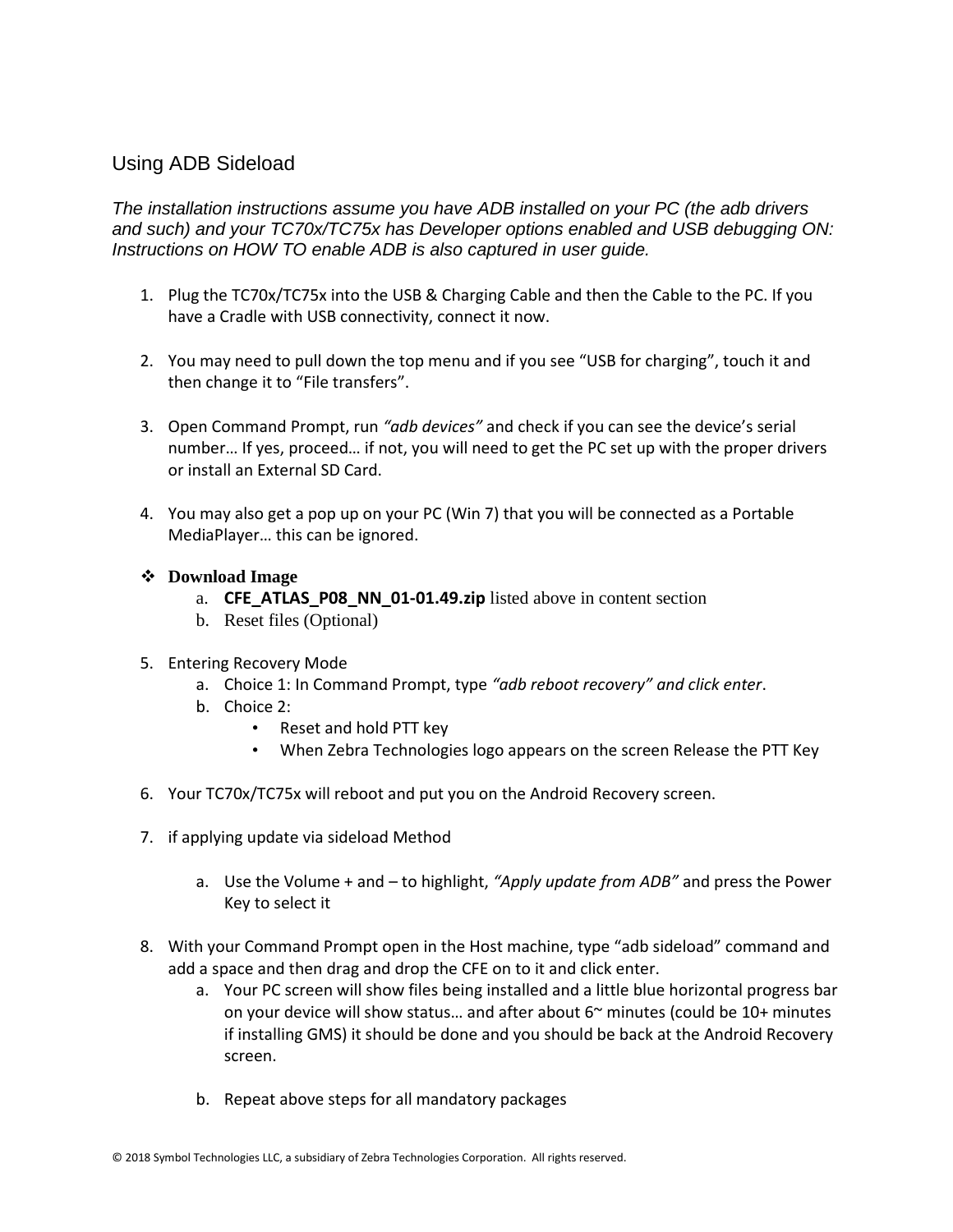- 9. *"Reboot system now"* is highlighted. Press the Power Key to Reboot.
- 10. Device reboots and you see Zebra on top and POWERED BY android at the bottom and after about 1 minute will transition to the TC70x/TC75x Touch Computer splash screen with 5 dancing white dots at bottom… it will stay at this screen for a little over another minute *(could be another 7+ minutes if installing GMS)* and then you are at the Factory "Welcome" screen.
- 11. If you installed a GMS BSP, you will need to complete the process by setting up Wi‐Fi and E‐ mail accounts and such. If on AOSP (non‐GMS), there is no process to follow.
- 12. At the Home Screen, we need to verify that the BSP upgrade took place and set the Date & Time.
	- a. Go to "Settings" and scroll down to "About phone" and look at the "Build number". It should start with "**01-01-49-NN-00-U08-STD**". Now you are on the correct BSP.
	- b. Setting the Date and Time. If you associate to a WLAN AP, do so now, as it should automatically set the time and date… the only thing left is to set the time zone. Go to "Settings" and scroll to and select "Date & time". Scroll down to and select "Select time zone", and scroll down to and select the appropriate time zone and you are done.
- 13. To Check the Android Patch Level after installing the CFE package in the device,
	- a. Settings->About Phone->SW Components: Device Update Version: **8**
	- b. ADB Shell method: Execute following command from PC's command prompt: \$ adb shell getprop ro.device.patch.version \$ **8**
- 14. Now you are all set to use your TC70x/TC75x

### Using External SD card

- 1. Plug the TC70x/TC75x into the USB & Charging Cable and then the Cable to the PC. If you have a Cradle with USB connectivity, connect it now.
- 2. You may need to pull down the top menu and if you see "USB for charging", touch it and then change it to "File transfers".
- 3. Download "**CFE\_ATLAS\_P08\_NN\_01-01.49.zip**" file and Reset Files (Optional) and drag & drop the files on External SD card
- 4. Entering Recovery Mode
	- a. Reset and hold PTT key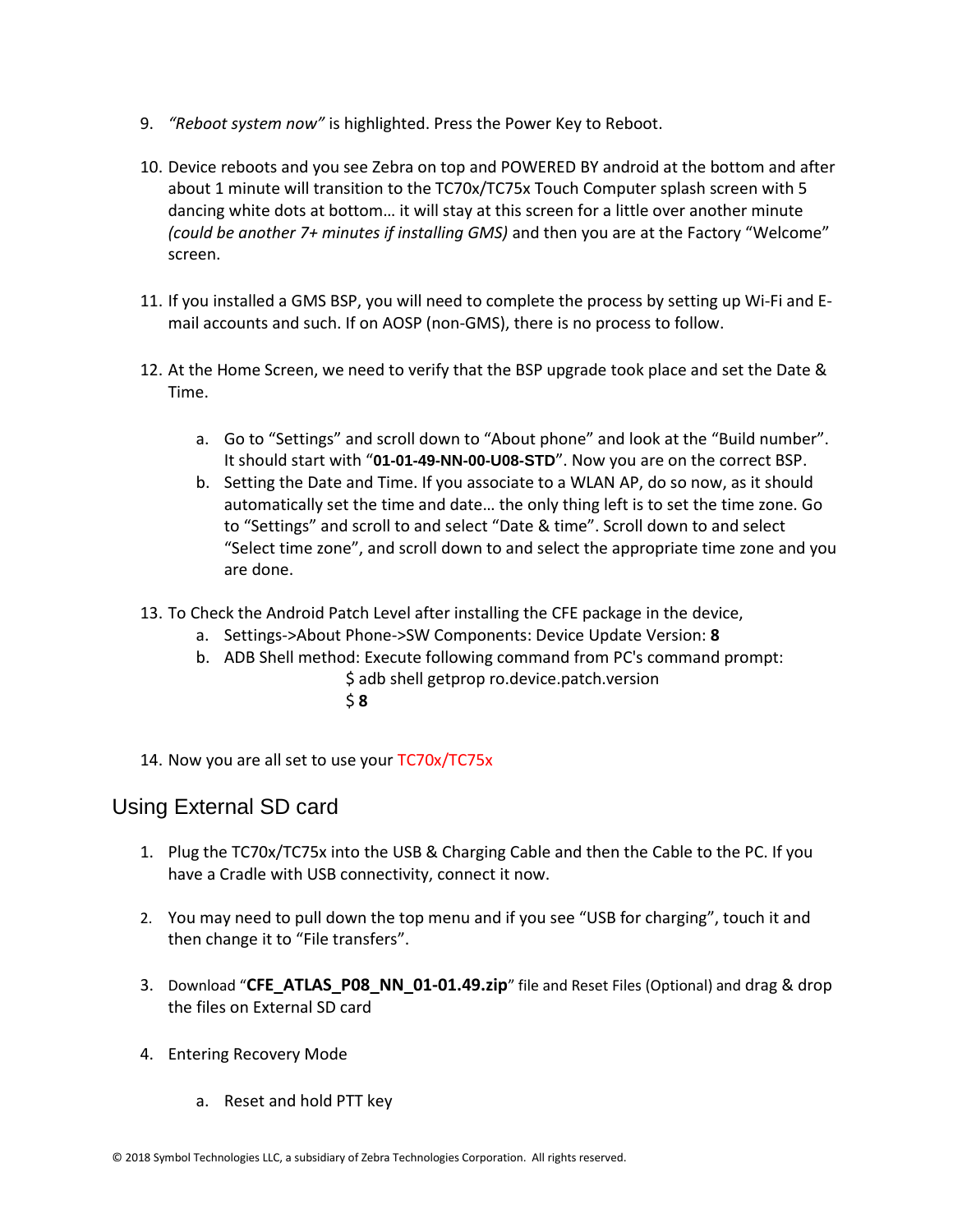- b. When Zebra Technologies logo appears on the screen Release the PTT Key
- 5. Your TC70x/TC75x will reboot and put you on the Android Recovery screen.
- 6. Applying update via External SD card
	- a. Use the Volume + and to highlight select option to "Apply update from SD card" and press the Power Key to select it.
	- b. Use the Volume  $+$  and  $-$  to highlight package to be installed (**CFE\_ATLAS\_P08\_NN\_01-01.49.zip**) and press the Power Key to select it.
	- c. Repeat above steps for all mandatory packages
- 7. *"Reboot system now"* is highlighted. Press the Power Key to Reboot.
- 8. Device reboots and you see Zebra on top and POWERED BY android at the bottom and after about 1 minute will transition to the TC70x/TC75x Touch Computer splash screen with 5 dancing white dots at bottom… it will stay at this screen for a little over another minute *(could be another 7+ minutes if installing GMS)* and then you are at the Factory "Welcome" screen.
- 9. If you installed a GMS BSP, you will need to complete the process by setting up Wi‐Fi and E‐ mail accounts and such. If on AOSP (non‐GMS), there is no process to follow.
- 10. At the Home Screen, we need to verify that the BSP upgrade took place and set the Date & Time.
	- a. Go to "Settings" and scroll down to "About phone" and look at the "Build number". It should start with "**01-01-49-NN-00-U08-STD**". Now you are on the correct BSP.
	- b. Setting the Date and Time. If you associate to a WLAN AP, do so now, as it should automatically set the time and date… the only thing left is to set the time zone. Go to "Settings" and scroll to and select "Date & time". Scroll down to and select "Select time zone", and scroll down to and select the appropriate time zone and you are done.
- 11. To Check the Android Patch Level after installing the CFE package in the device,
	- a. Settings->About Phone->SW Components: Device Update Version: **8**
	- b. ADB Shell method: Execute following command from PC's command prompt: \$ adb shell getprop ro.device.patch.version \$ **8**
- 12. Now you are all set to use your TC70x/TC75x.